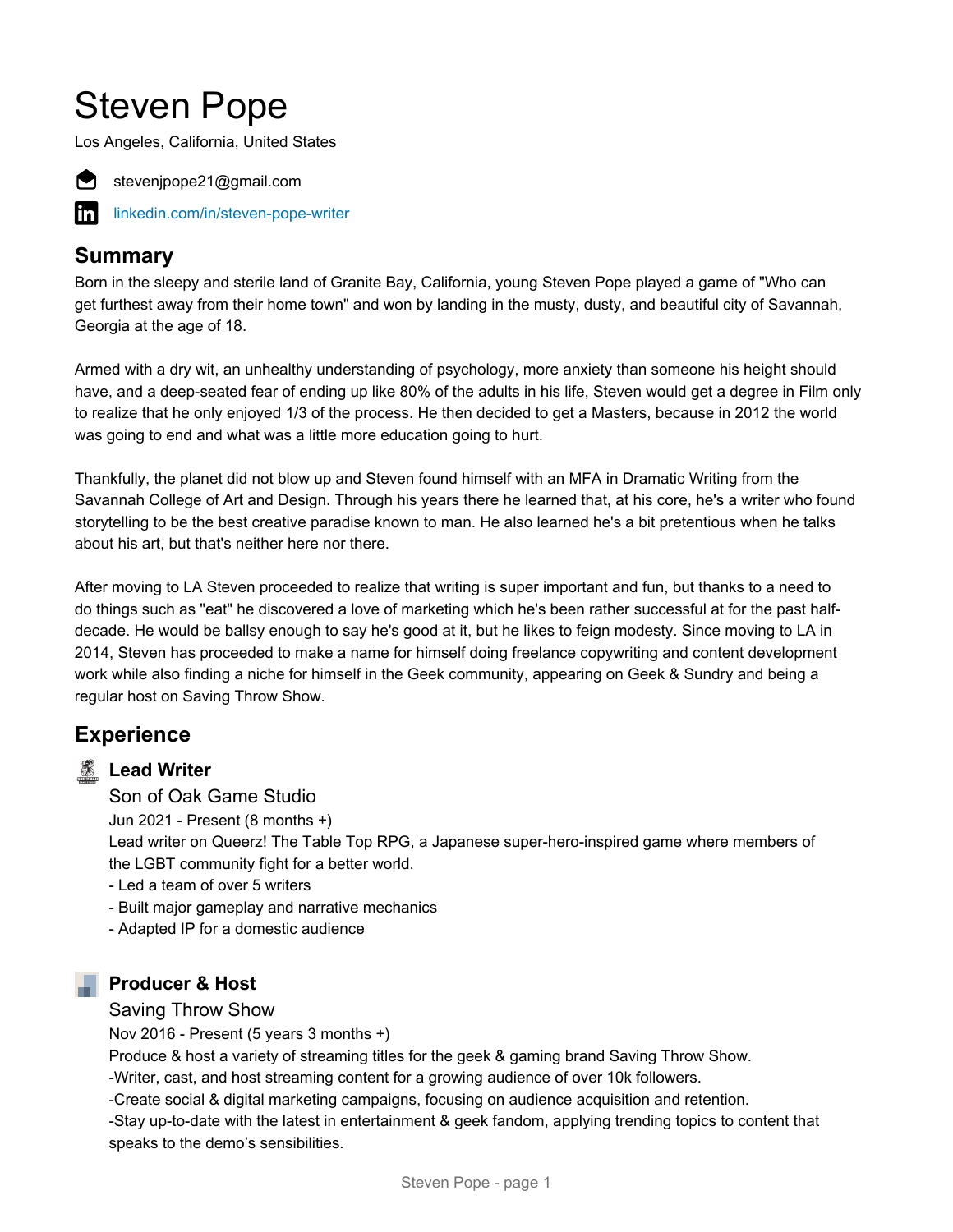-Produced and edited Podcast audio content for an audience of over 300+ weekly

- Hosted sold-out panel at GenCon, the largest gaming convention in America.

#### **Social Media Manager**

Games We Never Play

Oct 2019 - Feb 2021 (1 year 5 months)

- Created content for social media channels including content calendars and original graphics for audiences over several thousand through different social media channels.

- Worked on PPC campaigns on FaceBook, Twitter, and Instagram.
- Created original graphics designed to be eye-catching and sharable on social media platforms.
- Managed community outreach and news announcements.

#### **Copywriter**

Oct 2017 - Oct 2018 (1 year 1 month)

Lead the content creation and distribution of all cross-platform branded marketing efforts. Responsibilities include:

-Lead the writing, editing, & distribution of branded digital content. (Landing pages, social campaigns, B2B marketing assets, and more.)

-Maintain consistency of voice and messaging across an array of campaign and asset types, working closely with key stakeholders to life and shift perception of the brand's offerings.

-Editing existing materials to ensure messaging compliance and integrity of brand voice. -Create engaging e-blasts that leverage artfully crafted headlines & CTAs.

#### **Freelance Writer**

#### Geek & Sundry

Feb 2017 - Mar 2018 (1 year 2 months)

-Scripted & produced video content for a growing audience of millions of unique monthly viewers.

-Wrote sharable, original long-form content that spoke to the demo's sensibilities.

-Create social & digital marketing campaigns, focusing on audience acquisition and retention.

-Stay up-to-date with the latest in entertainment & geek fandom, applying trending topics to content that speak to the demo's sensibilities.

#### **Marketing Assistant**

#### Enlarge Media Group

Apr 2016 - Oct 2017 (1 year 7 months)

Concept, pitch, and produce for a selection of national and regional brands.

-Work closely with clients to ensure content met brand standards & voice.

-Worked with art director in the creation of a variety of assets, including film & static photography edits. -Used dynamic storytelling and a keen knowledge of psychographics to drive traffic and audience acquisition, generating millions of unique digital views across paid and owned channels for businesses such as Toyota, Honest Globe, Masqueology, Epare, and Moonglow Jewelry, among others.

#### **Junior Copywriter and Marketing Assistant**

Thunderbolt Studios May 2015 - Jul 2016 (1 year 3 months)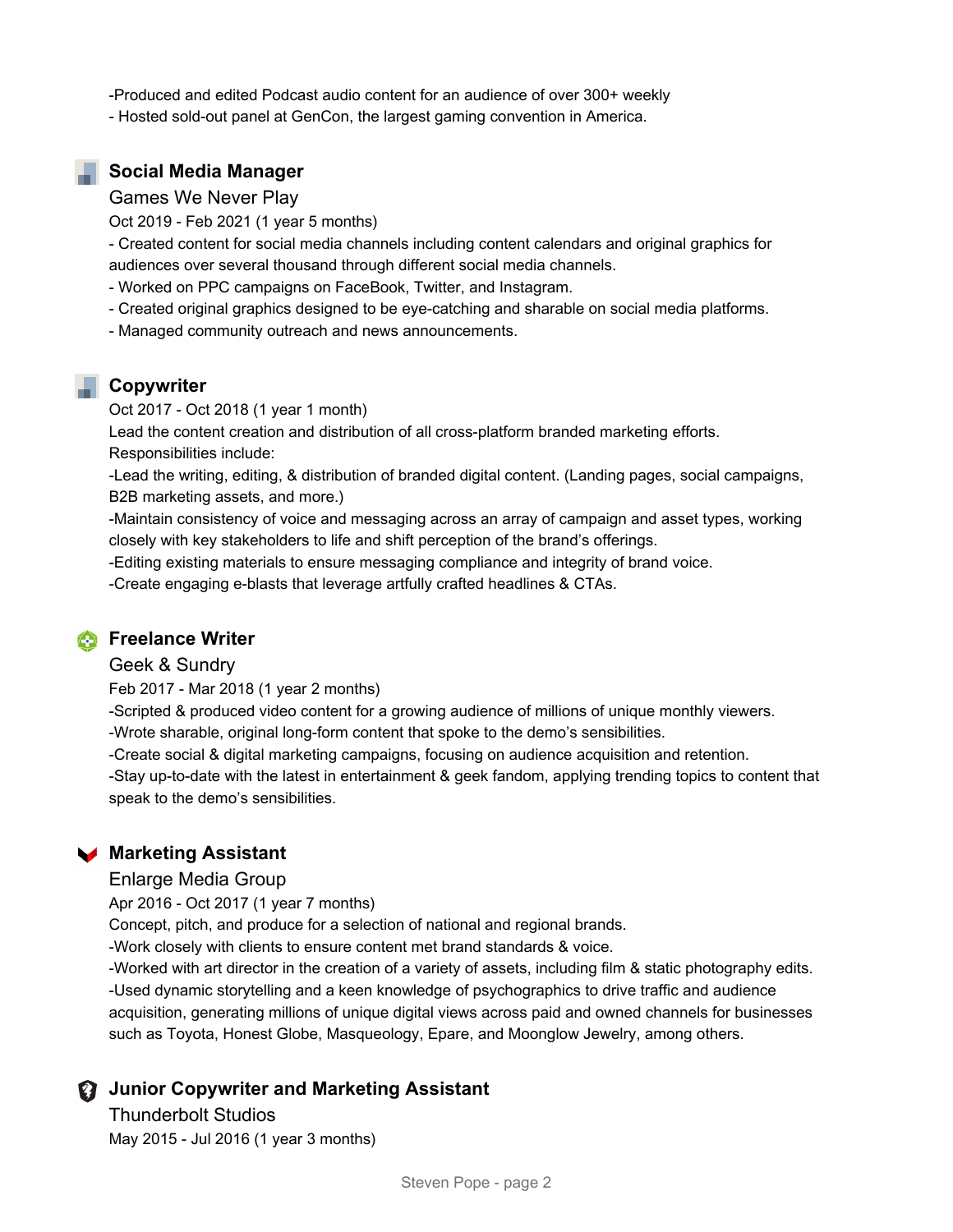My position at Thunderbolt included copy writing, blogging, editing, proofreading, and editorial duties. I also played a role in the marketing and social media duties.

#### **Blogger**

Skip-A-Turn Mar 2014 - Oct 2014 (8 months)

#### **Screenwriter**

Loser Mar 2014 - Apr 2014 (2 months) Screenwriter for independent short "Loser", to be completed by the end of the year.

#### **Screenwriter**

FireBird Jan 2014 - Apr 2014 (4 months) I was the secondary screenwriter on the short film FireBird, to be completed at the end of 2014.

#### **Teachers Assistant**

Savannah College of Art and Design Jan 2012 - Mar 2014 (2 years 3 months) I was responsible for lectures, grading, and mentoring a classroom of 25 College Aged students.

#### **Executive Producer**

The Restless Sep 2011 - May 2012 (9 months)

# **Education**

#### **UCLA Extension**

Digital Communication and Media/Multimedia 2019 - 2020

#### **Savannah College of Art and Design**

Master of Fine Arts (M.F.A.), Writing 2012 - 2014 In my two years in the SCAD MFA program I wrote several screenplays, teleplays, and stageplays, and completed my thesis "An Exploration of Women in the Action Film Genre from 1985 to Present Day: The Tropes, The Types, The Progression"

### **Savannah College of Art and Design**

Bachelor of Fine Arts (BFA), Film & Television 2008 - 2012